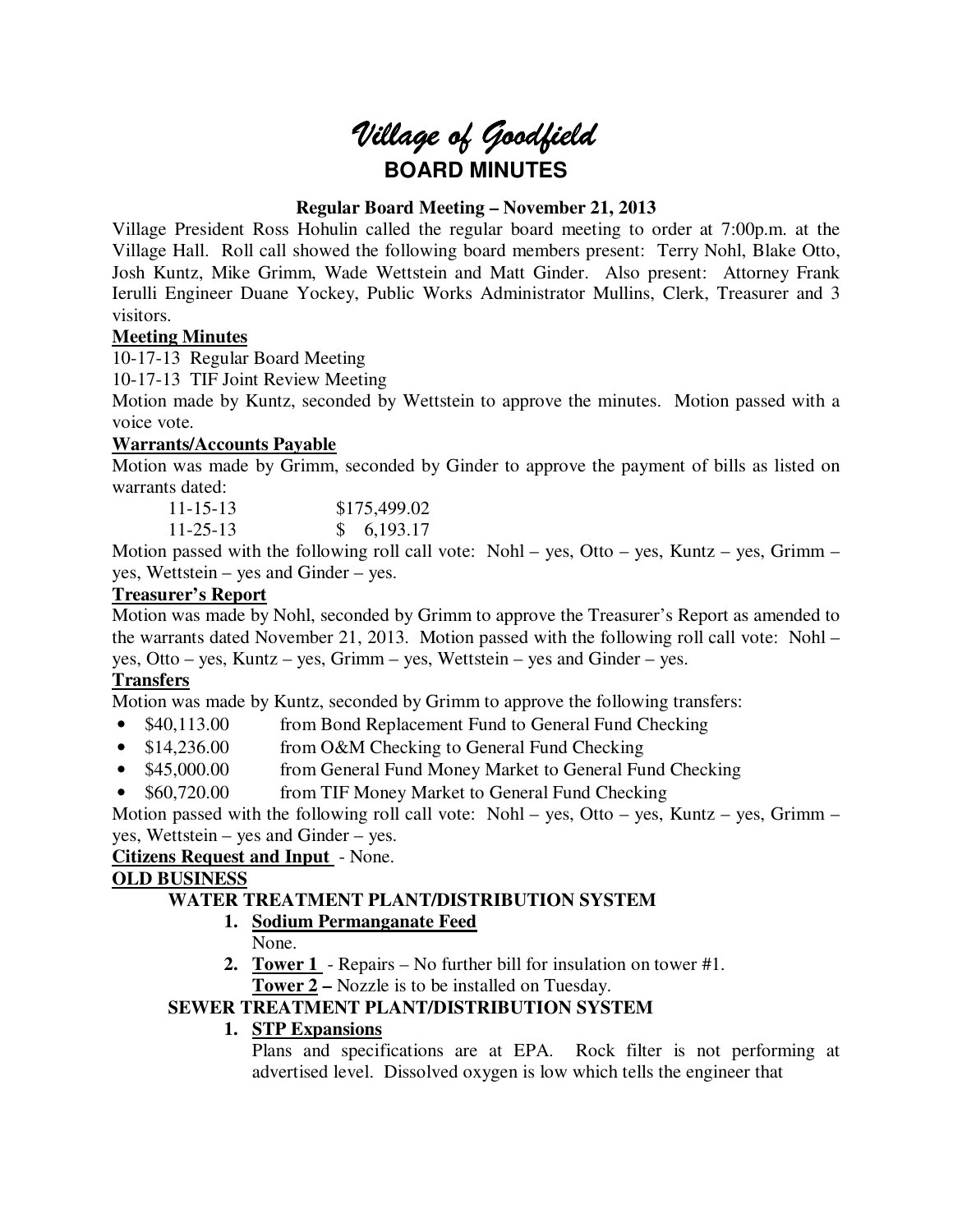lagoons are beyond capacity of aeration. In new plans two aeration lines will be put in to improve aeration.

**2. Trunk Sewer Improvements, Clearing Brush & Railroad Crossing**  Nothing new.

**Payment of outstanding invoices upon request of Village Engineer** 

None.

# **Executive Session – 2(c-11) under the Open Meetings Act to discuss pending litigation**

There was no Executive Session.

**Board of Appeals** 

None.

**Goodfield Business Park** 

Nothing discussed.

# **Deer Lakes Cul-de-sac**

Village will have this work done when we have the next seal coat project. This project will be discussed in the Spring. Gas and Electric have been installed under cul-de-sac.

# **Park Path Connection to Bridle Ridge**

Motion was made by Ginder, seconded by Grimm to approve the Vacant Land Sales Contract and to approve payment of \$420 to Mark Albertson for fees associated with rescinding easement with Bridle Ridge and \$1900 to Darrell Dies for Attorney's fees.

Motion passed with the following roll call vote: Nohl – yes, Otto – yes, Kuntz – yes, Grimm – yes, Wettstein – yes and Ginder –yes.

Motion was made by Grimm, seconded by Otto to approve the Easement Agreement as presented. Motion passed with the following roll call vote: Nohl – yes, Otto – yes, Kuntz – yes, Grimm – yes, Wettstein – yes and Ginder – yes.

# **CNH – IDOT Road Project**

Waiting for CNH.

# **CNH – Acceptance of Right of Way**

CNH has completed Right of Way Dedication. Clerk will file this with Woodford County.

# **CNH**

Nothing discussed.

# **Chapter 8 – Zoning Article IV Section 8.401 – Poultry & Livestock**

Clerk handed out new pages for Codebook.

# **Ameren Substation Building Permit**

There is no structure, so a building permit will not be issued.

# **Annexation of CNH Property**

Annexation Ordinance has been filed but there was a problem with the legal description. Waiting for this to be corrected.

# **Code Chapter 10.102 D Masonry & Landscaping Requirements for Commercial and Industrial Zoning**

Nothing discussed. This topic is completed.

# **Woodford County Sign Replacement Project**

Public Works Administrator received a letter from Woodford County but is not sure when sign replacement will begin.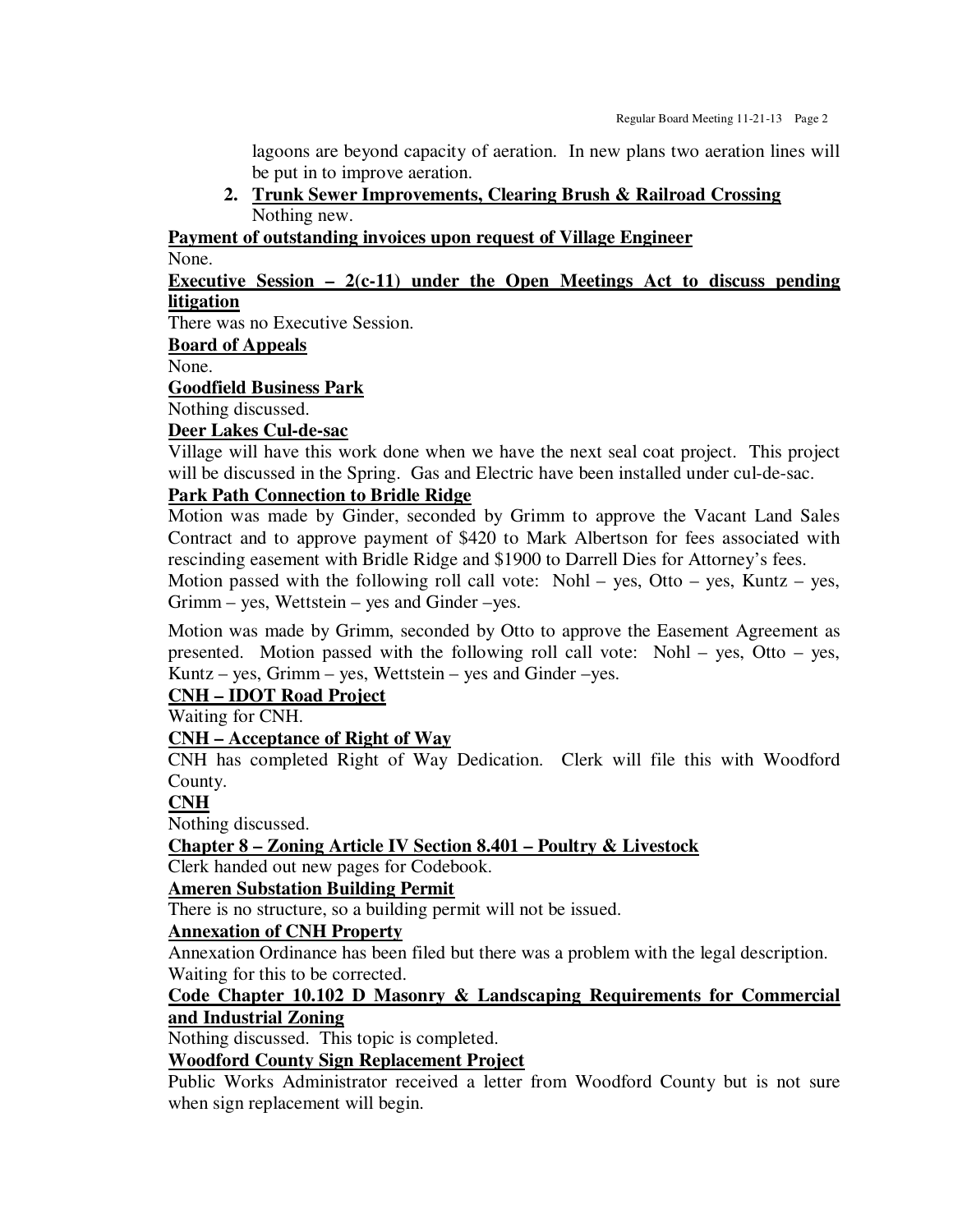### **Repair of CNH Lift Station Pump**

Invoice for lift station repair has been sent to CNH.

#### **Freedom Oil – liquor license**

There was some question on whether or not the Village would need a referendum so Attorney Ierulli will double check on that and then present a draft ordinance next month if the Board is inclined to sell alcohol in the Village. President Hohulin would be the liquor commissioner. He would do investigations and set up a Board of Appeals. The Village Board would need to decide where to license, how, classifications, gas stations, restaurants, etc. Cost could be \$250 to \$1,000 or more. Could not sell liquor within 100 ft. from church or school. Term of license would be one year. Who could be licensed? Persons with felony – no, must have good moral character. Hours to sell – 24 hours/day or only for certain hours. Can alcohol be seen from street? Accessible to minors? Violations –  $1<sup>st</sup>$  offense up to \$1200, statutory scale \$1200-\$2500.

# **Water Rate Increase**

An increase in rates was approved in original ordinance, March 31, 2013. This increase will be 10% addition to Business, Commercial and Industrial Primary Meters.

Minimum monthly billing will remain \$7.25

First 2,000 gallons used will remain at \$7.25

Next 6,000 gallons used will increase from \$4.40 to \$4.84 per 1,000/gal

Next 8,000 gallons used will increase from \$3.30 to \$3.63 per 1,000/gal.

#### **Utility Easement 850 Deer Lakes Drive**

Nothing discussed.

## **NEW BUSINESS**

# **Tax Abatement Ordinance #13-12**

Motion was made by Nohl, seconded by Kuntz to approve Ordinance 13-12, an Ordinance of the Village of Goodfield abating the tax hereto levied for the year 2013 to pay the principal of and interest on \$630,000 General Obligation Refunding Bonds (Alternate Revenue Source), Series 2013. Motion passed with the following roll call vote: Nohl – yes, Otto – yes, Kuntz – yes, Grimm – yes, Wettstein – yes and Ginder – yes.

#### **Goodfield Disposal**

Chuck Schrock has owned Goodfield Disposal for 36 years. He is now selling Goodfield Disposal to Will Rokey. Chuck thanked the Board for the good relationship he has had with Goodfield and the Board thanked Chuck for his service to Goodfield. Once Will has purchased Goodfield disposal the Board will be asked to assign contract to Will Rokey – Goodfield Disposal.

# **IPI TIF Redevelopment Request**

The Village received a letter from Parson's (IPI) requesting \$938,000 for infrastructure costs. Engineer Yockey has to certify these costs. Also the detention basin has never been completed. Attorney Ierulli will respond to their request.

# **Renewal of IL Municipal League Risk Management Insurance for 2014**

Motion was made by Otto, seconded by Wettstein to approve renewal of IL Municipal League Risk Management Insurance. Motion passed with the following roll call vote: Nohl – yes, Otto – yes, Kuntz – yes, Grimm – yes, Wettstein – yes and Ginder –yes.